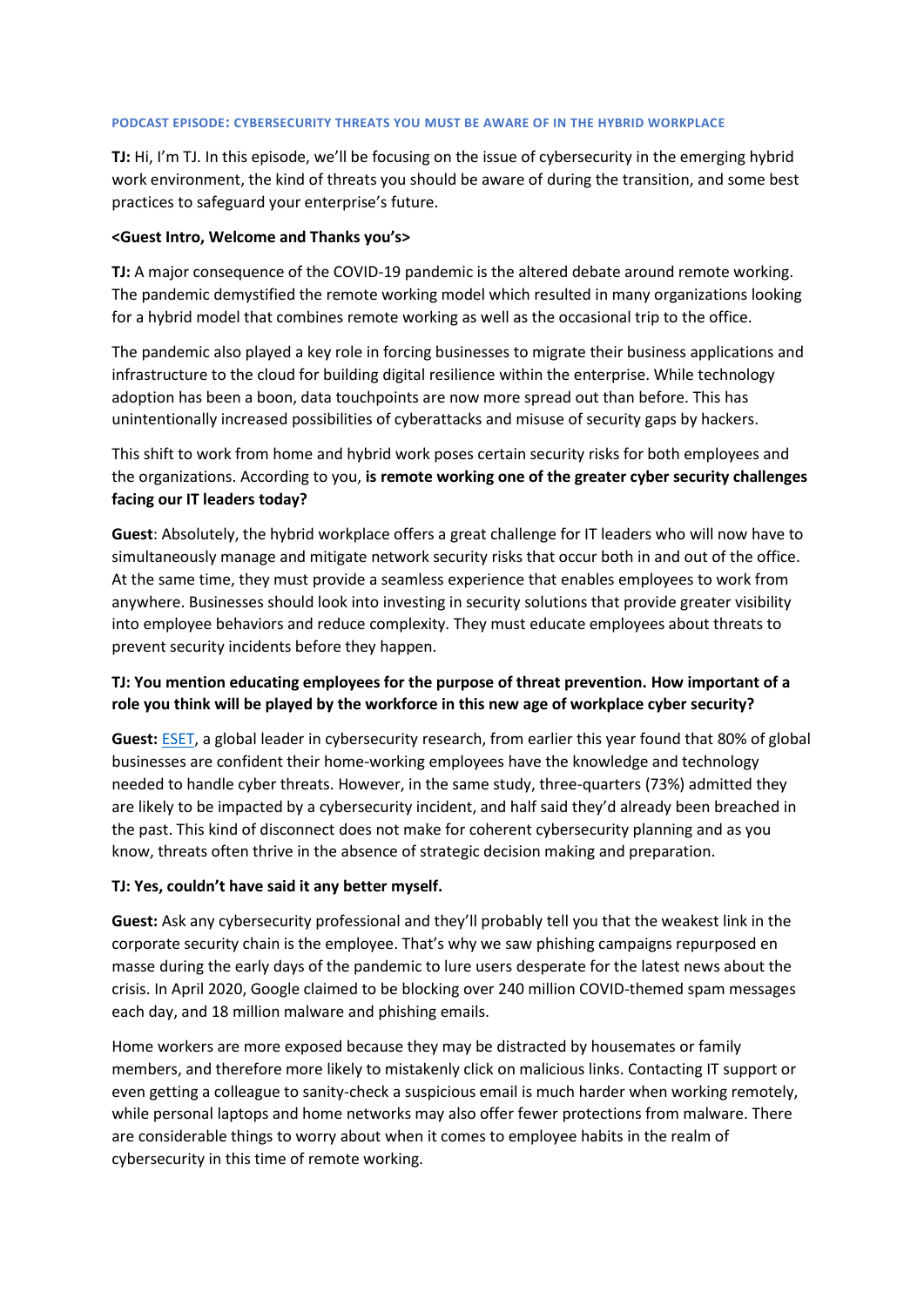# **TJ: Clearly that's a sign of impending trouble if not addressed in time. But it's not just the employees, it seems the cyber threats itself are also evolving with the advent of remote and hybrid working.**

**Guest**: That is correct. The security threat landscape is becoming more dynamic– a recent McAfee Labs COVID-19 threat report noted that threats targeting cloud services have increased by 630%. Organizations must cope with the fact that the employees need to access and communicate data beyond the periphery of the usual security firewalls. As I just mentioned, most of the rise in the attacks were from phishing campaigns. Specifically, along with an increase in ransomware, attacks deployed via phishing emails, the rise in vishing (voice spear phishing) attacks was also noticed. An interesting point to note, the 2020 Verizon Business Data Breach Investigations Report identified that 22% of all breaches were caused by human error and ignorance. More often than not, we seem to be going back to human considerations and much as the technical ones in this security narrative.

# **TJ: So, there are obviously a few potential problems an organization needs to keep in mind. What are some of the major threats, you believe, an enterprise needs to plan for while actually transitioning to a hybrid workplace?**

**Guest:** During this remote or hybrid transition, some companies may face operational risks of not being able to support a large number of simultaneous Virtual Proxy Network (VPN) connections to their infrastructure and services. This can result in inconvenience for employees who require access to resources. This may even cause further strain on IT teams, if they're not prepared for this. Bumping up the number of simultaneous VPN connections to accommodate all remote employees should be first on the security best practices list.

Some organizations have a policy for centrally managing and deploying software and security updates to end points. Delivering them all at once to VPN-connected employees could create bandwidth congestion and affect inbound and outbound traffic. Gradual rollout procedures must be devised for deploying those updates.

There is a risk of improperly implementing access and authentication policies, which will result in employees accessing unauthorized resources. There is the possibility of sensitive data ending up in shadow IT– solutions or devices that are not approved by companies and are difficult for IT teams to track and manage, let alone ensure the security firewalls. This is a consequence of bad employee habits developing in the work-from-home time period. Many remote workers are likely to be accessing company servers or cloud accounts over public networks and the use of domestic IoT devices such as printers, cameras and TVs using default settings, creating further vulnerabilities.

## **TJ: With these numerous threats in mind, how can organizations address the cyber security issues arising out of the transition?**

**Guest:** The most dangerous threats are not the ones that have been previously detected, but the ones that are yet to be discovered. Hybrid working still needs further deciphering and therefore, an evolving strategy around its various aspects, including security. Businesses should break down barriers, whether institutional or resource-wise, that hinder possible advantages of utilizing the latest in cyber threat protection; these advancements include technologies such as big data and predictive AI.

Organizations must consider security solutions that provide advanced web security protection across end points and technologies preventing exploitation of network vulnerabilities. Strong anti-phishing